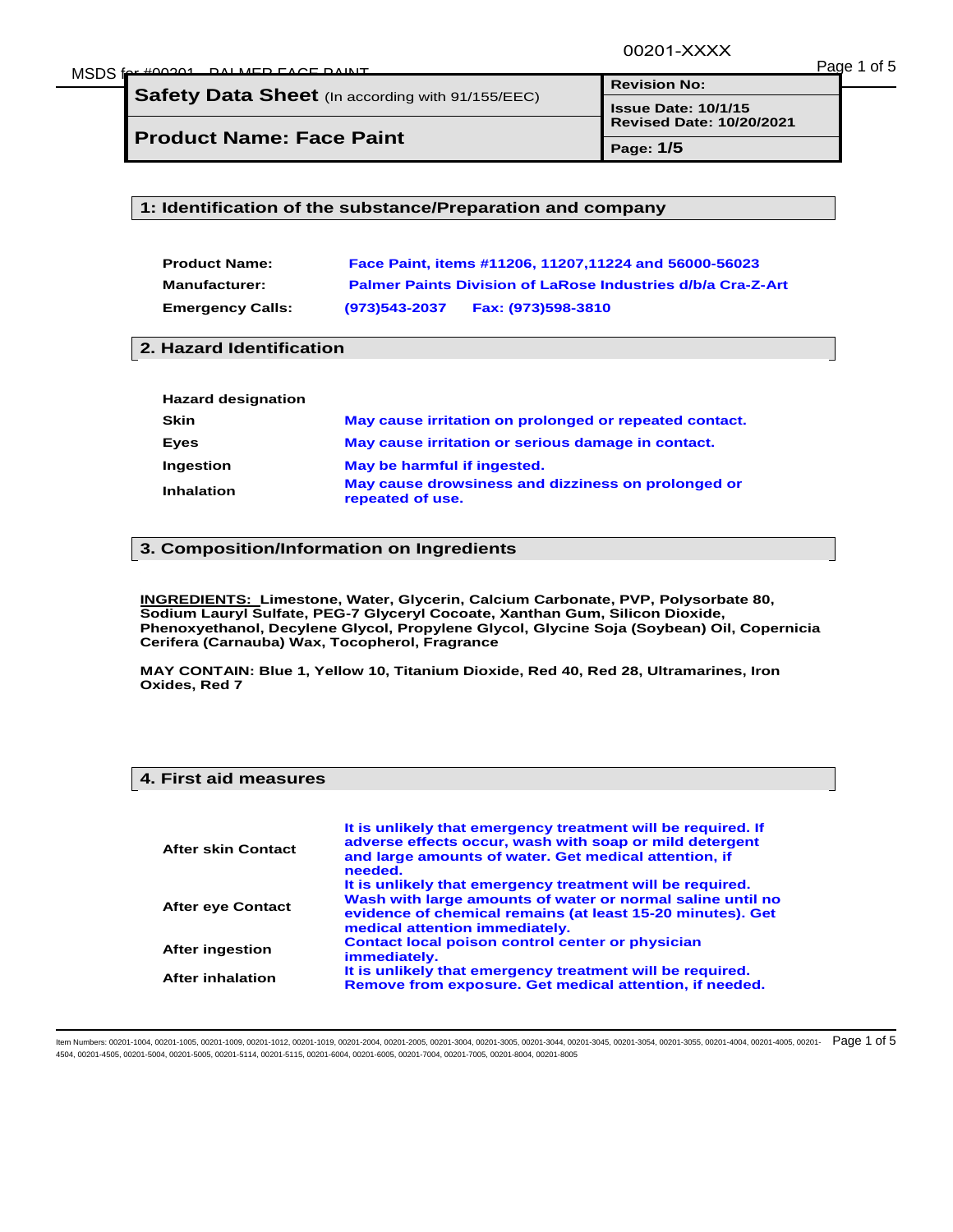| MSDS | $f_{\alpha x}$ $\mu$ 00001 DAIMED FACE DAINT     |                                 | Page 2 of 5 |
|------|--------------------------------------------------|---------------------------------|-------------|
|      |                                                  | <b>Revision No:</b>             |             |
|      | Safety Data Sheet (In according with 91/155/EEC) | <b>Issue Date: 10/1/15</b>      |             |
|      |                                                  | <b>Revised Date: 10/20/2021</b> |             |
|      | <b>Product Name: Face Paint</b>                  | Page: 2/5                       |             |

### **5. Fire fighting Measures**

Ξ

Ξ

| <b>Suitable</b><br><b>Extinguishing Media</b>     | Reqular dry chemical, carbon dioxide, water, reqular foam |
|---------------------------------------------------|-----------------------------------------------------------|
| <b>Combustion products</b><br>and resulting gases | <b>None</b>                                               |
| <b>Special Protective</b><br><b>Equipment</b>     | <b>None</b>                                               |

### **6. Accidental release Measures**

| <b>Personal Protection</b>         | N/A                                                            |
|------------------------------------|----------------------------------------------------------------|
| Environmental<br><b>Protection</b> | N/A                                                            |
| <b>Methods for</b><br>cleaning up  | Collect spilled material in appropriate container for disposal |

# **7. Handling and storage**

| <b>Handling Precautions</b> | Handle and store in accordance with all current regulations<br>and standards. |
|-----------------------------|-------------------------------------------------------------------------------|
| <b>Storage Precautions</b>  | Keep in cool dry place.                                                       |

### **8. Exposure controls/personal protection**

| <b>Respiration</b><br><b>Protection</b> | No respirator is required under normal conditions of use. |
|-----------------------------------------|-----------------------------------------------------------|
| <b>Hand Protection</b>                  | Hand protection is not required under normal conditions.  |
| <b>Eye Protection</b>                   | Eye protection is not required under normal conditions.   |
| <b>Skin Protection</b>                  | Skin protection is not required under normal conditions.  |

ltem Numbers: 00201-1004, 00201-1005, 00201-1009, 00201-1012, 00201-1019, 00201-2004, 00201-2005, 00201-3004, 00201-3004, 00201-3044, 00201-3044, 00201-3044, 00201-3044, 00201-3054, 00201-3055, 00201-4004, 00201-4004, 0020 4504, 00201-4505, 00201-5004, 00201-5005, 00201-5114, 00201-5115, 00201-6004, 00201-6005, 00201-7004, 00201-7005, 00201-8004, 00201-8005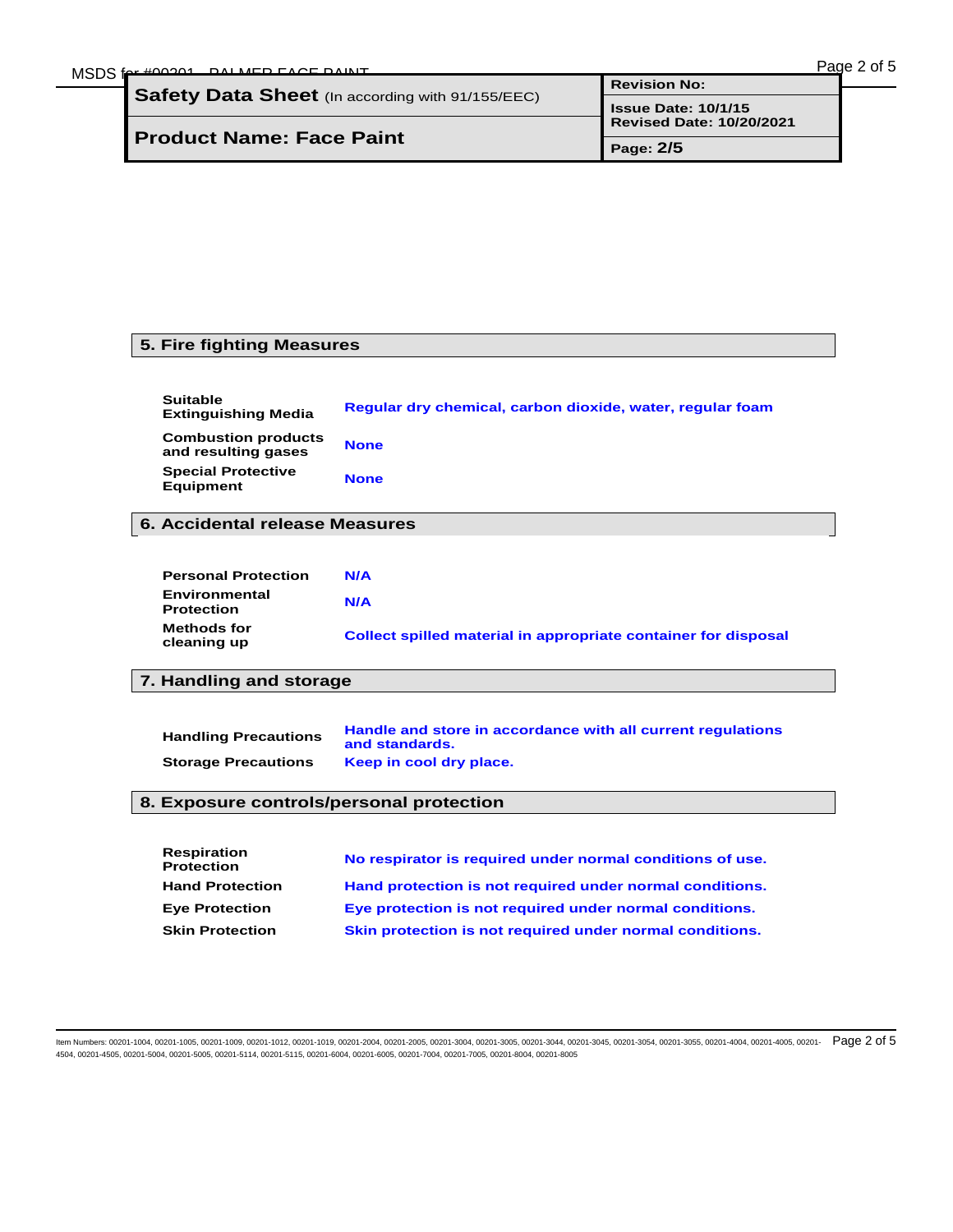| MSDS | $f_{\odot}$ $\star$ $\pm$ $0.0204$ DALMED EACE DAINT    |                                 | Page 3 of 5 |
|------|---------------------------------------------------------|---------------------------------|-------------|
|      | <b>Safety Data Sheet</b> (In according with 91/155/EEC) | <b>Revision No:</b>             |             |
|      |                                                         | <b>Issue Date: 10/1/15</b>      |             |
|      |                                                         | <b>Revised Date: 10/20/2021</b> |             |
|      | <b>Product Name: Face Paint</b>                         | Page: 3/5                       |             |

### **9. Physical and chemical properties**

| Appearance                            | <b>High viscosity</b><br>liquid           | <b>Auto flammability</b>       | N/A             |
|---------------------------------------|-------------------------------------------|--------------------------------|-----------------|
| Color                                 | <b>Various colors</b>                     | <b>Explosive</b><br>properties | N/A             |
| Odor                                  | Low odor                                  | <b>Oxidizing properties</b>    | n/A             |
| <b>PH</b>                             | $6.0 - 8.0$                               | Vapor pressure                 | N/A             |
| <b>Boiling point/boiling</b><br>range | $\sim$ 200*F (93*C)                       | <b>Relative density</b>        | N/A             |
| <b>Melting</b><br>point/melting range | N/A                                       | Solubility in water            | <b>Miscible</b> |
| <b>Flash point</b>                    | <b>Non flammable</b><br>(in liquid state) | <b>Specific Gravity</b>        | 1.65            |
| Flammability                          | N/A                                       | <b>Others</b>                  |                 |

## **10. Stability and reactivity**

Ξ

Ξ

| <b>Conditions to Avoid</b> | Stable at normal temperature and pressure |
|----------------------------|-------------------------------------------|
| <b>Material to Avoid</b>   | <b>None reported</b>                      |
| <b>Hazardous reactions</b> | <b>None</b>                               |

## **11. Toxicological information**

| Inhalation      | N/A |
|-----------------|-----|
| Ingestion       | N/A |
| Skin contact    | N/A |
| Eye contact     | N/A |
| Carcinogenicity | N/A |
| Other           |     |

ltem Numbers: 00201-1004, 00201-1005, 00201-1009, 00201-1012, 00201-1019, 00201-2004, 00201-2005, 00201-3004, 00201-3004, 00201-3040, 00201-3045, 00201-3045, 00201-3055, 00201-3055, 00201-4004, 00201-4004, 00201-3055, 0020 4504, 00201-4505, 00201-5004, 00201-5005, 00201-5114, 00201-5115, 00201-6004, 00201-6005, 00201-7004, 00201-7005, 00201-8004, 00201-8005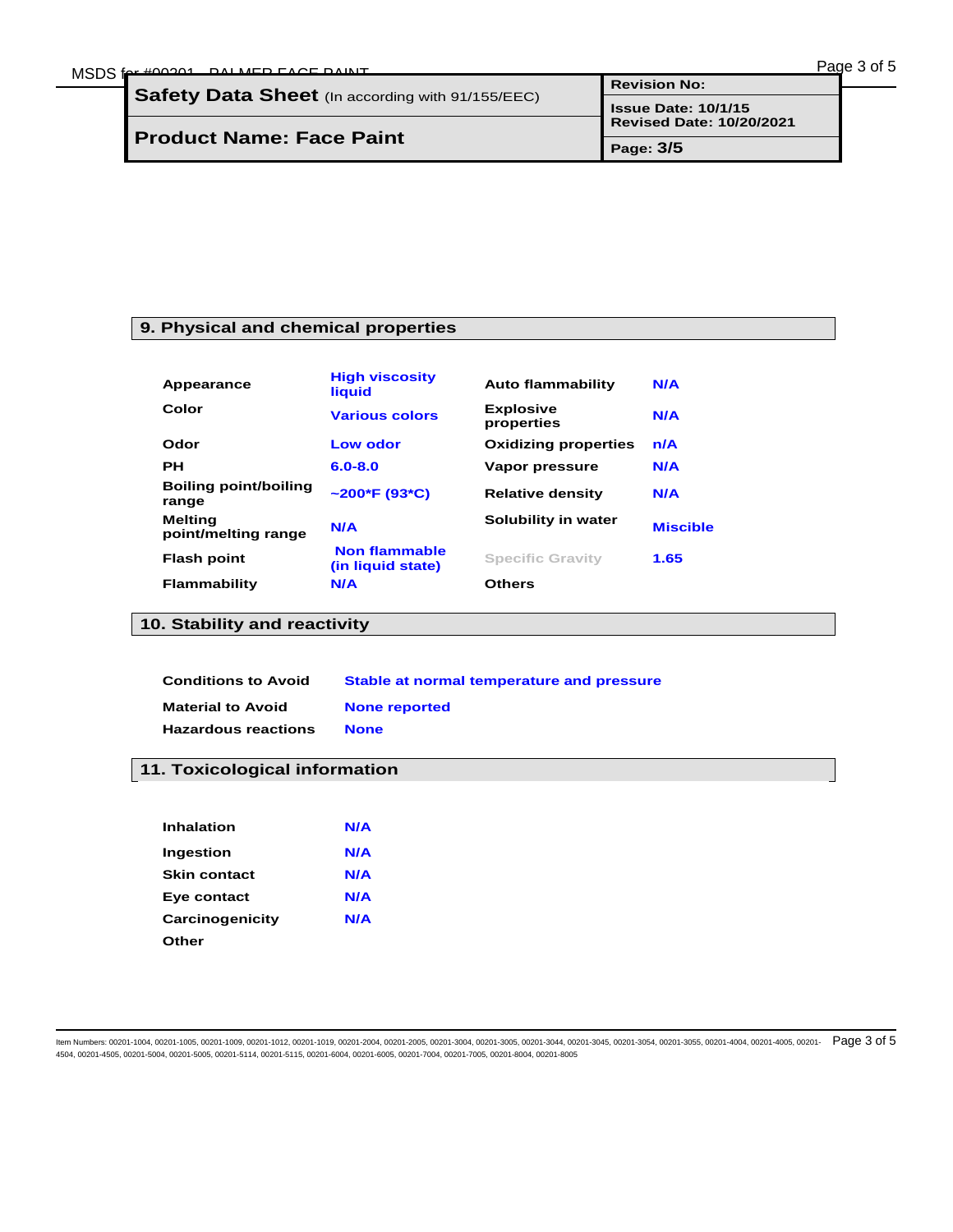# **12. Ecological information**

| <b>Biodegradability</b> | <b>Not Available</b> |
|-------------------------|----------------------|
| <b>Bioaccumulative</b>  | <b>Not Available</b> |
| <b>Aquatic toxicity</b> | <b>Not Available</b> |
| <b>Others</b>           |                      |

### **13. Disposal considerations**

Ξ

| <b>Methods of disposal</b> | Dispose in accordance with all applicable requlations. |
|----------------------------|--------------------------------------------------------|
| Dangers in disposal        | N/A                                                    |

### **14. Transport information**

| <b>UN number</b>        | <b>No classification assigned</b> |
|-------------------------|-----------------------------------|
| <b>Hazard class</b>     | <b>No classification assigned</b> |
| <b>Packing group</b>    | <b>No classification assigned</b> |
| Air transport           | <b>No classification assigned</b> |
| Sea transport           | <b>No classification assigned</b> |
| <b>Inland transport</b> | <b>No classification assigned</b> |

# **15. Regulatory information**

| <b>Marking according to</b><br><b>EU</b> regulations | <b>Not Available</b> |
|------------------------------------------------------|----------------------|
| <b>Contains</b>                                      |                      |
| <b>Symbols</b>                                       |                      |
| R-phrases                                            |                      |
| S-phrases                                            |                      |
| Others                                               |                      |

ltem Numbers: 00201-1004, 00201-1005, 00201-1009, 00201-1012, 00201-1019, 00201-2004, 00201-2005, 00201-3004, 00201-3004, 00201-3044, 00201-3044, 00201-3044, 00201-3045, 00201-304, 00201-3055, 00201-4004, 00201-4004, 00201 4504, 00201-4505, 00201-5004, 00201-5005, 00201-5114, 00201-5115, 00201-6004, 00201-6005, 00201-7004, 00201-7005, 00201-8004, 00201-8005